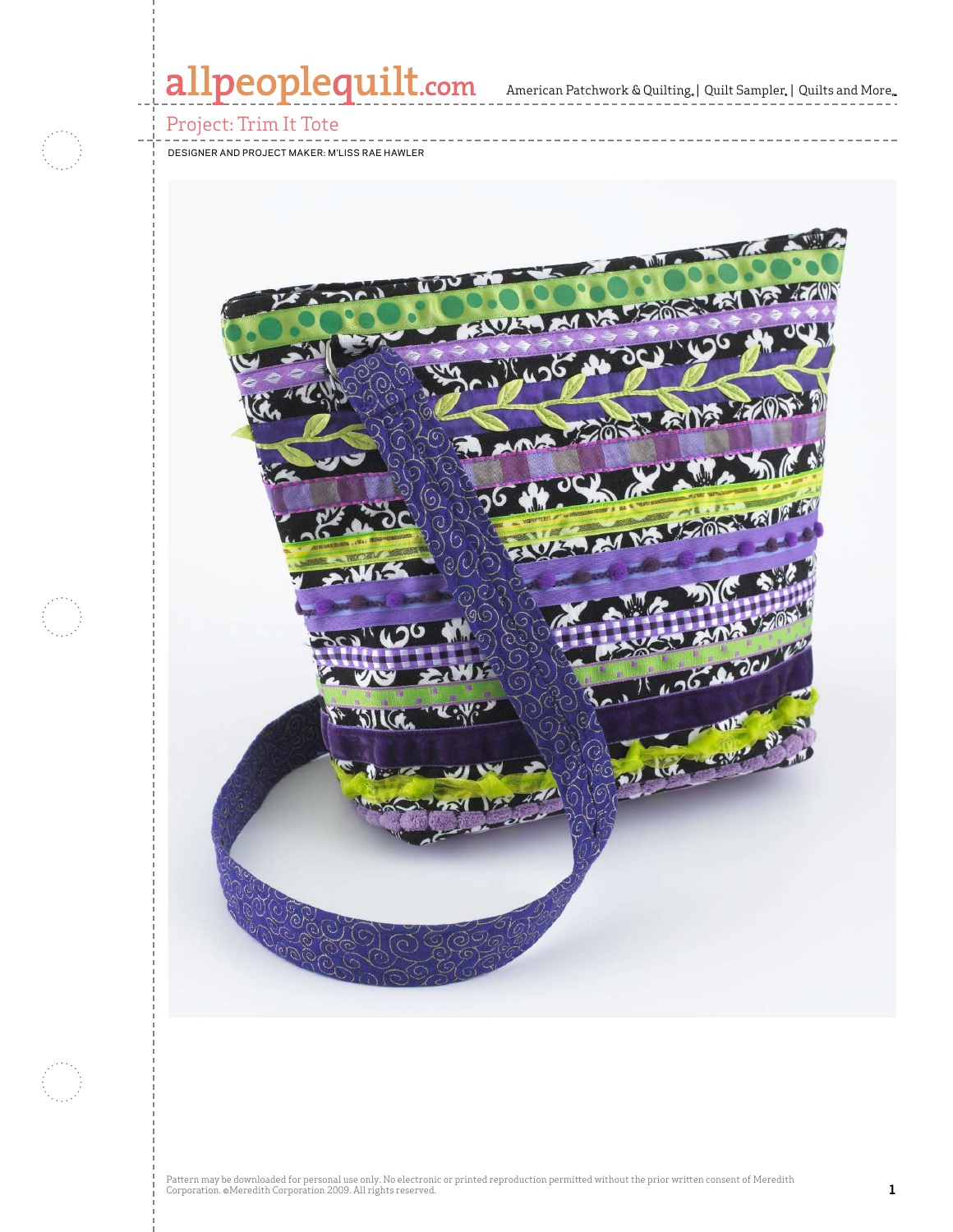# allpeoplequilt.com

American Patchwork & Quilting, | Quilt Sampler, | Quilts and More...

Project: Trim It Tote



Pick a great base fabric, such as this black-and-white print designed by M'Liss Rae Hawley for Jo-Ann Fabric and Crafts Stores, and have fun choosing ribbons and other trims to make the bag your own.

M'Liss selected trims from May Arts Ribbons. She combined velvet, silk, chenille, and grosgrain ribbon with appliquéd leaves and knotted sheer silk for textural appeal.

## Materials

- **1/<sub>2</sub>** yard black-and-white print (bag foundation, handle tabs)
- $\frac{5}{8}$  yard complementary print (lining, handle)
- <sup>•</sup> 12 to 20–27"-long pieces of ribbon and trim  $(1/2)$ " to  $1/2$ " wide)
- 27×14<sup>1</sup>/<sub>2</sub>" piece of heavyweight fusible interfacing, such as Décor bond
- 41⁄<sub>2</sub>×7" piece of heavy interfacing, such as Timtex (bag bottom)
- **•** 41⁄2×7" piece fusible web
- **•**  Water-soluble marker
- **•**  12"-long zipper
- **•**  2—11⁄4" D-rings

#### Finished bag: 12×10×41⁄2"

Quantities are for 44/45"-wide, 100% cotton fabrics. Measurements include 1/4" seam allowances. Sew with right sides together unless otherwise stated.

## Cut Fabrics

Cut pieces in the following order.

**From black-and-white print, cut:**

- **1** 1–27×14<sup>1</sup>⁄2" rectangle
- 1–2×7" strip for handle tabs
- **From complementary print, cut:**
- 2-13×14½" lining rectangles
- 1-41⁄2×41½" strip for handle

## Embellish Bag Panels

- 1. Place black-and-white print 27×141⁄2" rectangle wrong side up. Following manufacturer's instructions, press 27x141/2" fusible interfacing rectangle onto wrong side of black-andwhite print rectangle to make bag foundation.
- 2. Use a water-soluble marker to draw a line 11/<sub>2</sub>" from top edge and one 1⁄2" from bottom edge on right side of bag foundation to outline embellishment area. Draw additional sewing guidelines 11⁄2–2" apart within the embellishment area (Diagram 1).
- **3.** Working with bag foundation and one ribbon or trim piece at a time, topstitch trims to right side of bag foundation within embellishment area (Diagram 2). Use drawn guidelines to keep trims straight as you stitch them onto bag foundation. Allow foundation fabric to show between rows of trim as desired.
- 4. Cut embellished foundation piece into two 13×14<sup>1</sup>/<sub>2</sub>" bag panels (Diagram 3). Stay-stitch  $\frac{1}{4}$ " from outer edges of each bag panel.

### Assemble and Add Handle Tabs

- 1. With right side inside, fold and press black-and-white print 2×7" strip in half lengthwise. Sew together along long edges. Turn right side out and press with seam along one long edge to make a fabric tube. From fabric tube cut two 3"-long tab pieces.
- 2. Turn one end of each tab piece under 1/<sub>2</sub>" and thread tabs through a D-ring (Diagram 4). Insert raw ends of tabs in folded ends (Diagram 5).
- **3.** Position one tab on each bag panel 2<sup>1/4</sup> from left edge (Diagram 6). Secure ends and stitch tabs in place.

## Assemble Handle

- 1. With wrong side inside, fold 41/2×411/2" handle strip in half lengthwise; press.
- 2. Open strip and press long edges to center. Refold in half to make a  $1\frac{1}{8} \times 41\frac{1}{2}$ " strip. Topstitch  $\frac{1}{4}$ " from both long edges to make handle.

# Assemble Bag Body

- 1. Join bag panels along top edges with a  $\frac{1}{2}$ " seam allowance, machine-stitching with a regularlength stitch (10–12 stitches per inch) for  $\frac{1}{2}$ " at the beginning and end of the seam and machinebasting in between (Diagram 7).
- 2. Place joined bag panels right side down on a terry cloth towel (to protect dimensional trims) and press seam open.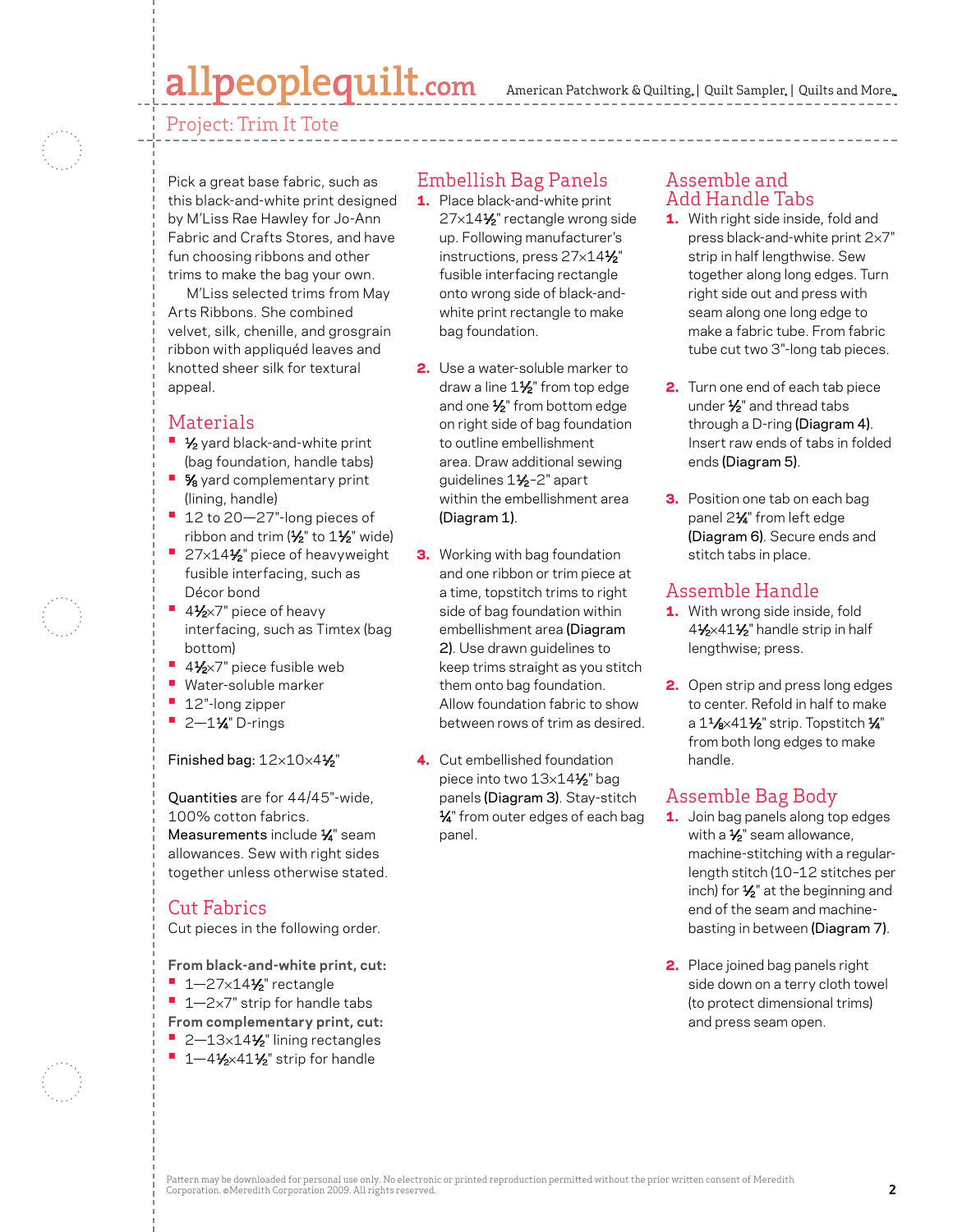# peoplequilt.com

### Project: Trim It Tote

- 3. From bag panels' wrong side, center and align zipper facedown on pressed seam allowance. Using a zipper or cording foot, sew zipper to joined bag panels through all thicknesses. Remove basting stitches. From right side, open zipper.
- 4. Join bag panels along side edges with 1/4" seam; sew bottom edge with 1/<sub>2</sub>" seam to make bag body. Press seams open.
- **5.** To shape flat bottom for bag, at one corner match bottom seam line to side seam line, creating a flattened triangle (Diagram 8). Measuring 21/4" from point of triangle, draw a 41/2"-long line across triangle. Sew on drawn line. Trim excess fabric, leaving 1⁄4" seam allowance. Repeat with remaining corner.
- **6.** Following manufacturer's instructions, press 41⁄2"x7" piece of fusible web onto 41⁄2"x7" piece of heavy interfacing. Peel off paper backing. Align interfacing, fusible side down, with flat bag bottom; fuse. Allow to cool. Turn bag body right side out and press.
- **7.** Turn one end of handle under 1⁄2" and thread an additional 1" through a D-ring. Stitch folded edge to handle. Repeat with the other handle end and D-ring on opposite side of bag.

### Finish Bag

- **1.** Using complementary print lining rectangles, repeat Assemble Bag Body, steps 4 and 5, to make bag lining. Do not turn lining right side out
- **2.** Insert lining into bag body, matching side seams. Turn top edge of lining under 1/2" to align with edge of zipper tape; finger press.
- **3.** Allowing enough room for zipper to open and close with ease, hand-stitch lining in place along machine-stitching lines to complete bag.